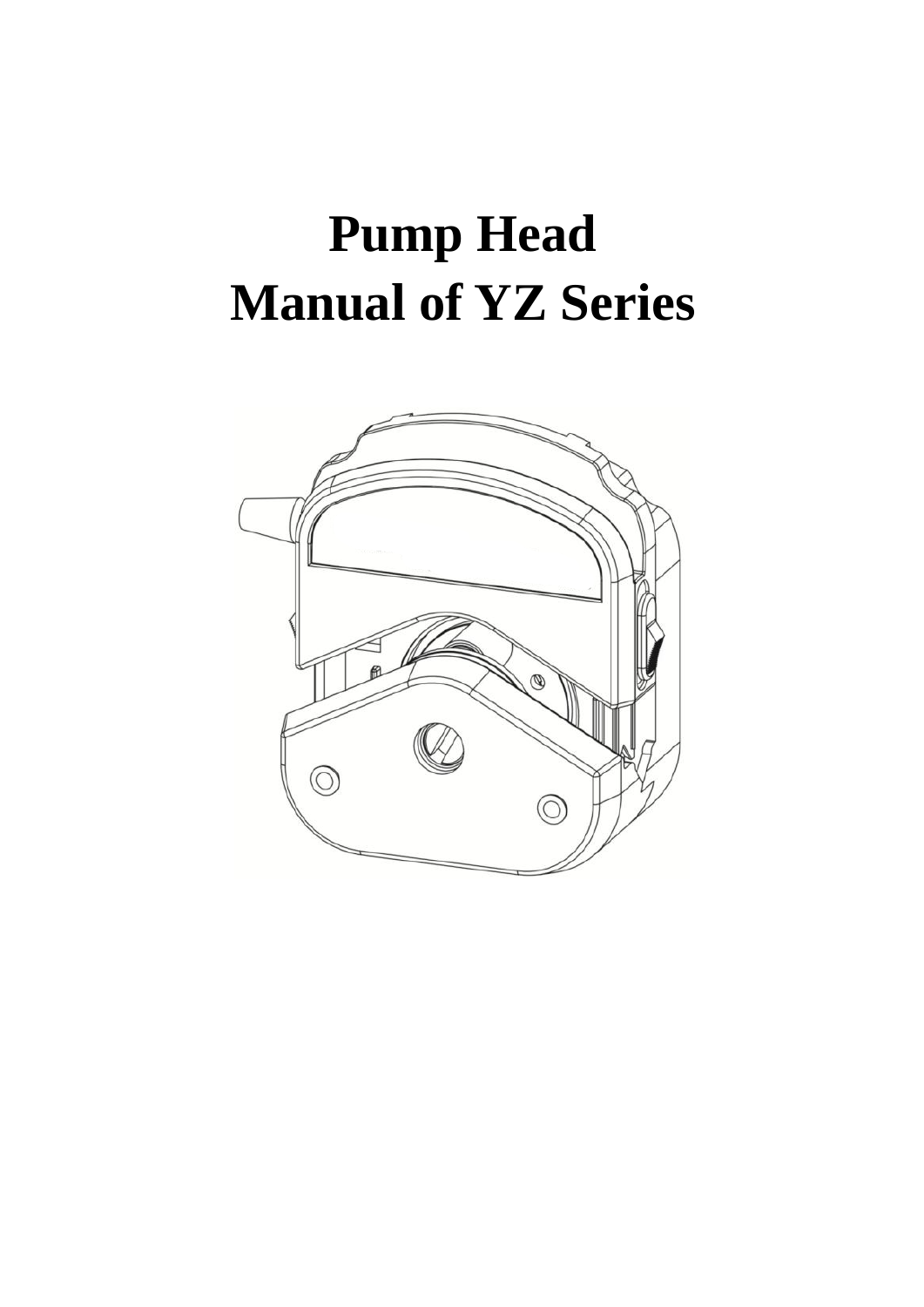# **Important Information**:

 $\triangleright$  Please read the operation manual before using the product.



- $\triangleright$  Tubing may have crack due to wear, the liquid may flow out from tube, and hurt human body or damage the pump head. So we need to check and change tube regularly.
- $\triangleright$  If there is liquid on pump head, we need to clean it with soft cloth.
- $\triangleright$  We need to check the tube every time when we start the pump.
- $\triangleright$  After the tube been used sometime, we can turn the tube 90 °or move the working position to extend the tube lifetime.
- $\triangleright$  Loosen the tubing when not in use for a long time.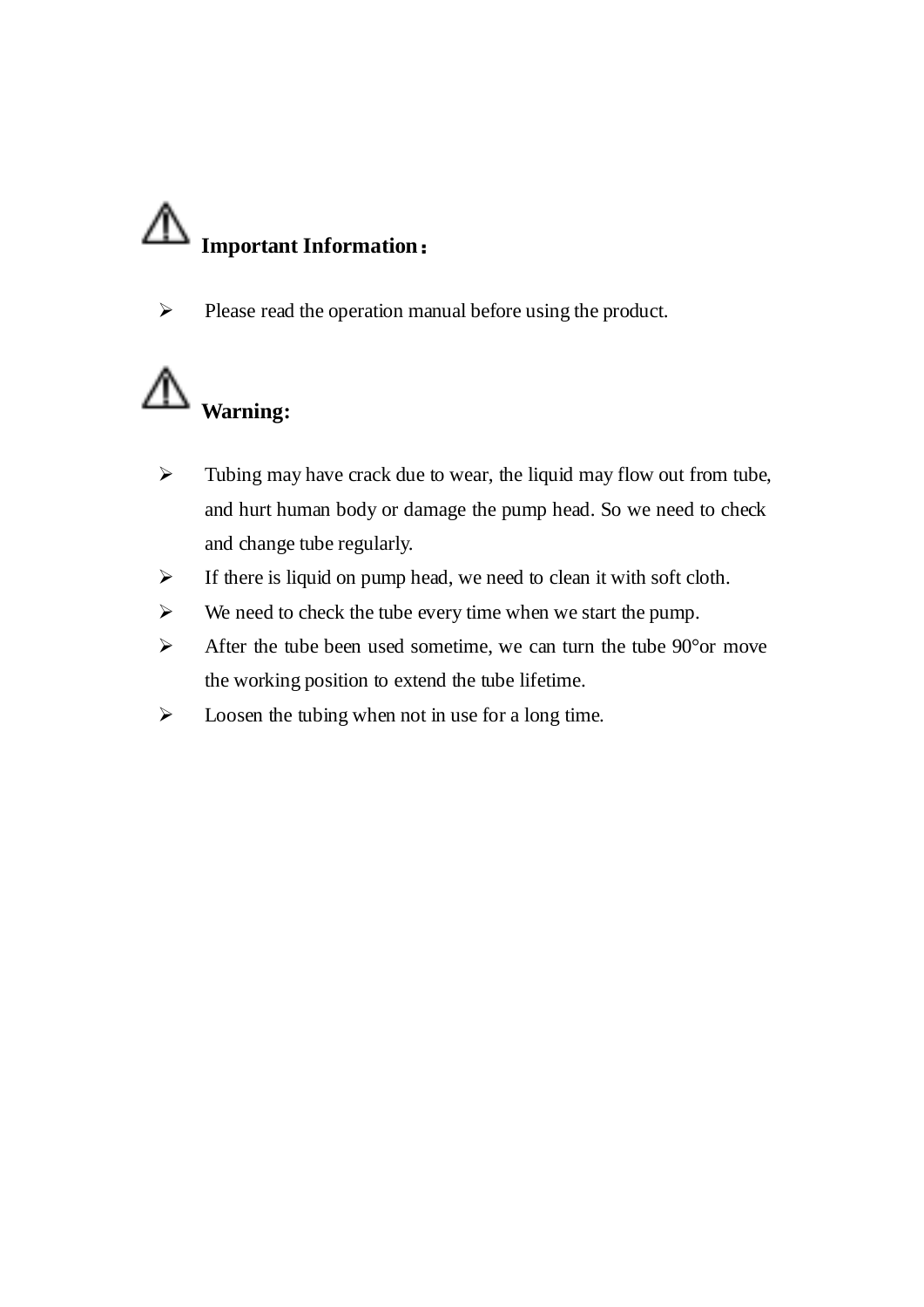### **Catalog**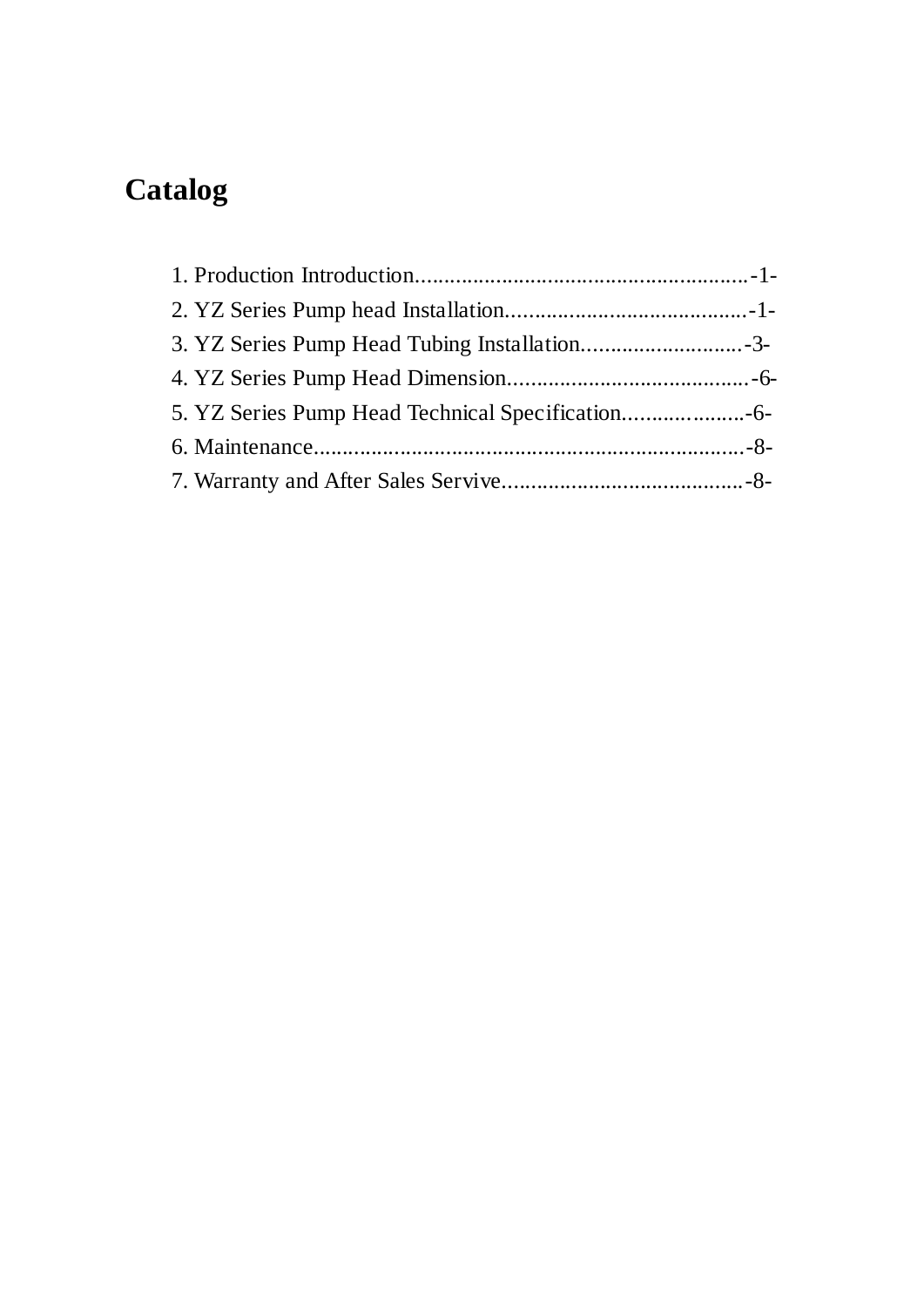#### **1. Product Introduction**

Easy-load type pump head, easy to install tubing, can mount multiple pump heads according to user's requirement, convenient for OEM application. There is two materials for YZ1515x and YZ2515x pump head shell: PPS( Polyphenylene sulfide material), black color, resist organic solvent corrosion, high precision, high strength, suitable for industrial sites or work in bad environment. Another material is PSF (polysulfone material), white color, delicate appearance, good rigidity, high precision, suitable for laboratory or support analytical instruments.



#### **2. YZ Series Pump Head Installation**

#### **2.1 Single Pump Head Installation**

 $\triangleright$  Take two screws insert into mounting holes of the pump head separately. Put the pump head shaft into pump drive coupler groove, then put the screws into pump drive mounting hole, fasten it.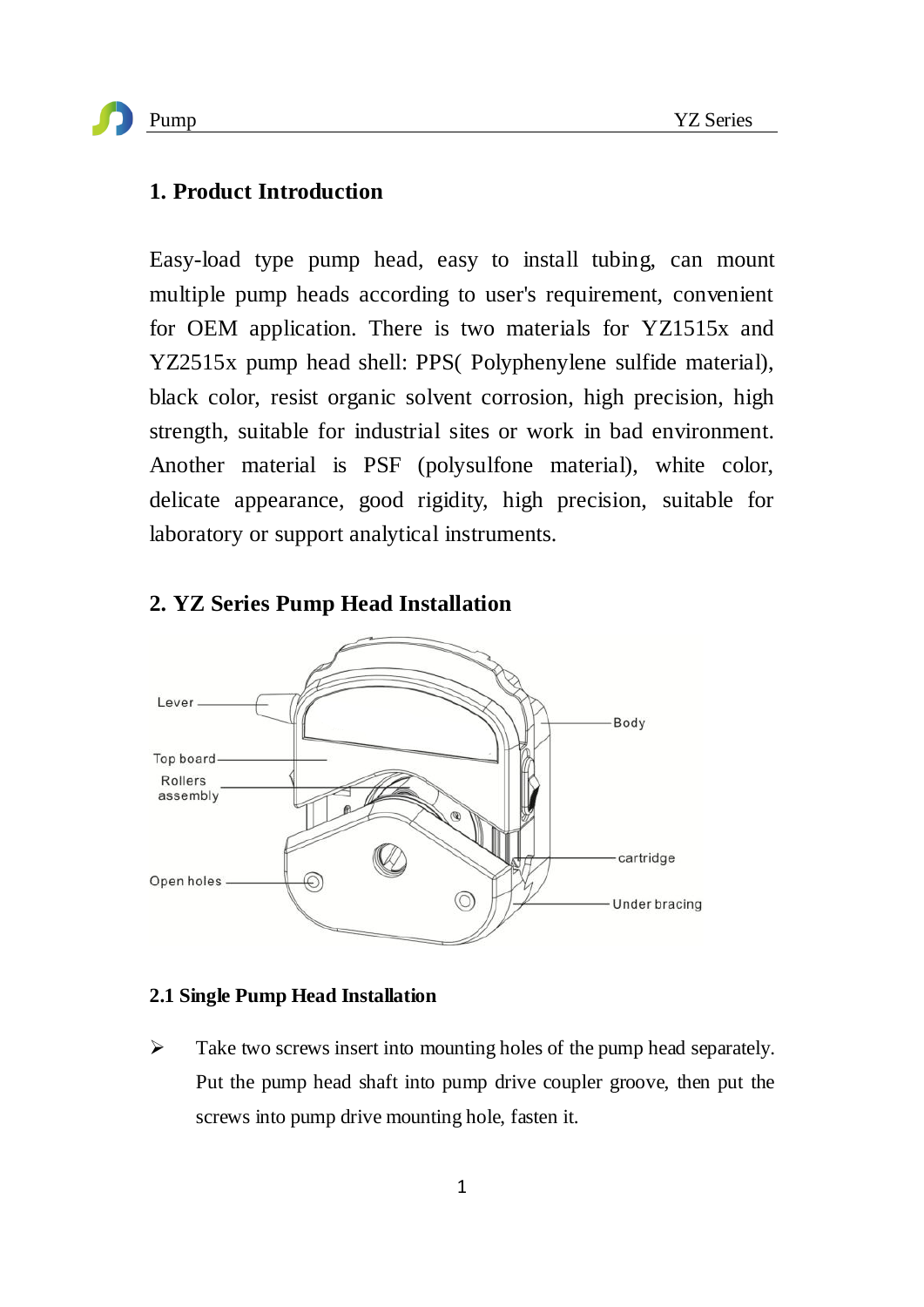

 $\triangleright$  Note: Try to use same strength to fasten two screws, and can not be too tight.

#### **2.2 Multiple Pump Head Installation**

 $\triangleright$  Usually, the pump head have been installed on pump drive. Below is instruction of pump head installation if you receive the pump head and drive separately or need to change pump head.

 $\triangleright$  The pump head as in below picture when you receive it.



Take off the screw nut, install the complete set of pump head 1/2/3 together to pump drive.

**Note**: If the pump head been disassembled into three separate pump head, the roller assembly should be staggered in sequence as in below picture 2.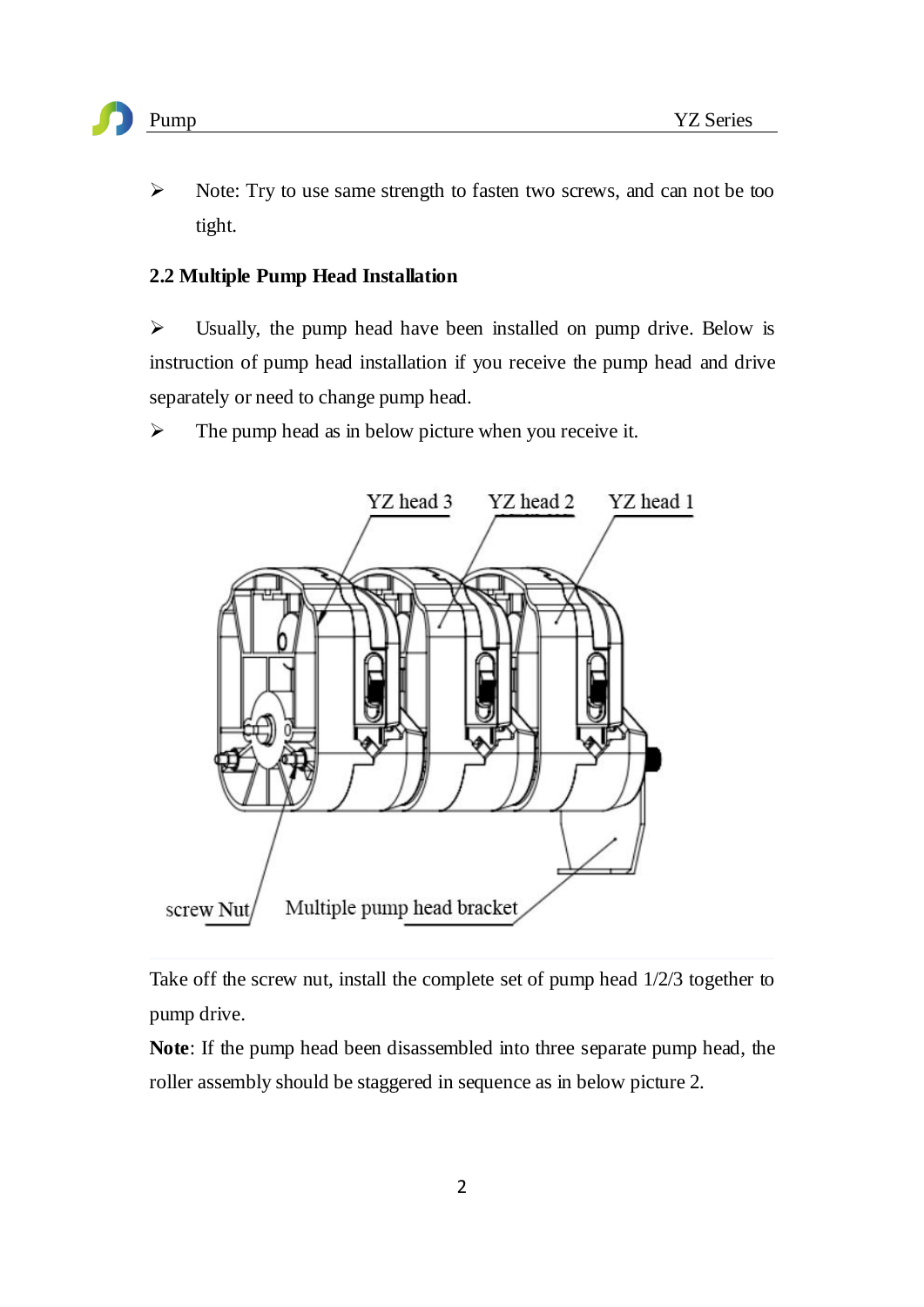





Picture 2

#### **2.3 Tubing Installation**

- $\triangleright$  Pull the lever 180° counterclockwise, and open the upper block.
- Lift the cartridges of two sides separately, and put the tubing between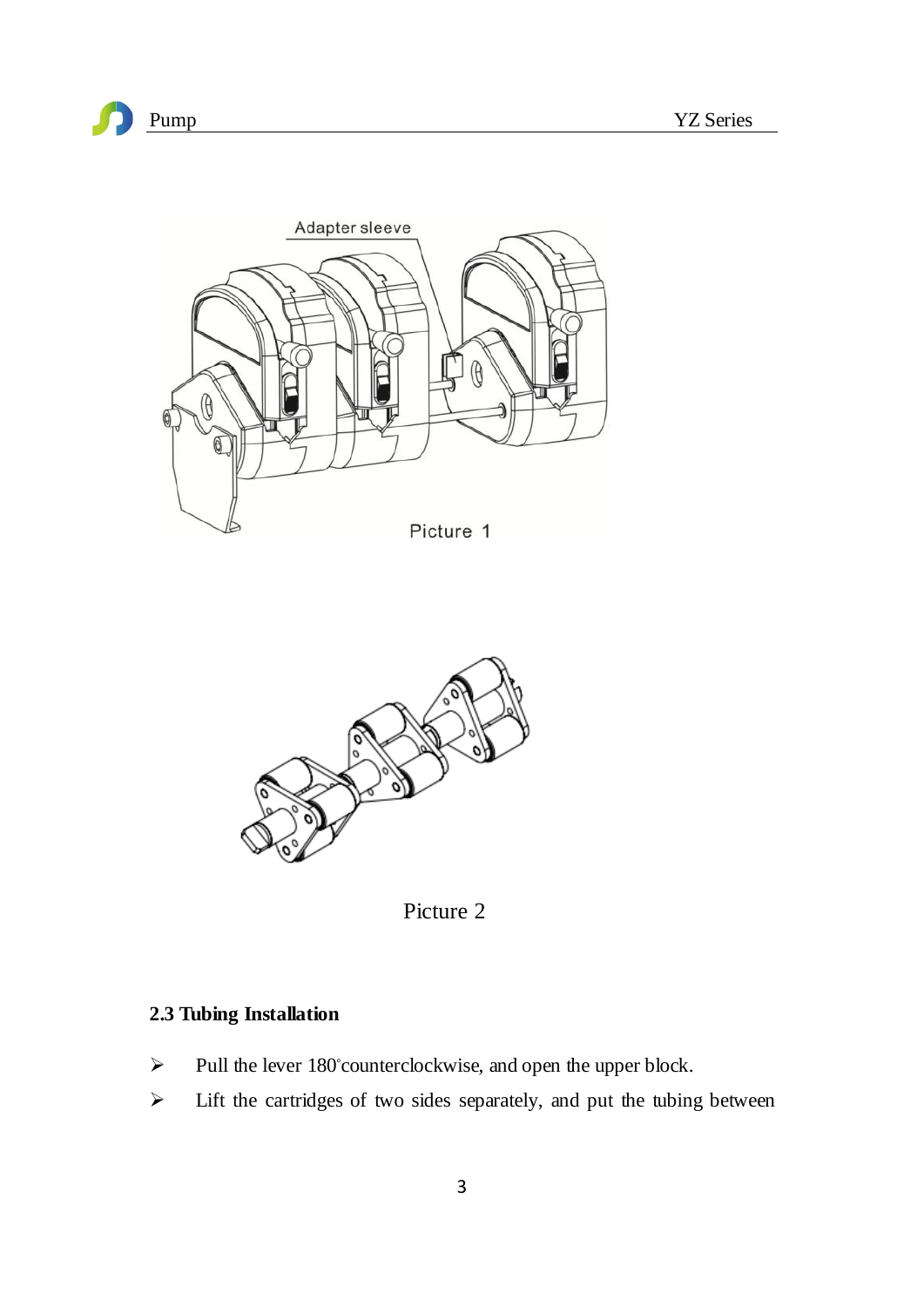

rollers and upper block. .

 $\triangleright$  Pull the lever 180°clockwise, and press the upper block to the correct position. The cartridge hold the tubing stably, to prevent tubing move during working.

#### **2.4 Tubing Installation Note**

 $\triangleright$  Before you press the upper block, please make sure the tube have been straighten. Otherwise it will cause the tubing stack in the pump head, make the tube scratched. The tube position as in below picture:



Wrong Correct

 $\triangleright$  Please make sure the tube is in natural direction inside pump head, can not be twist.





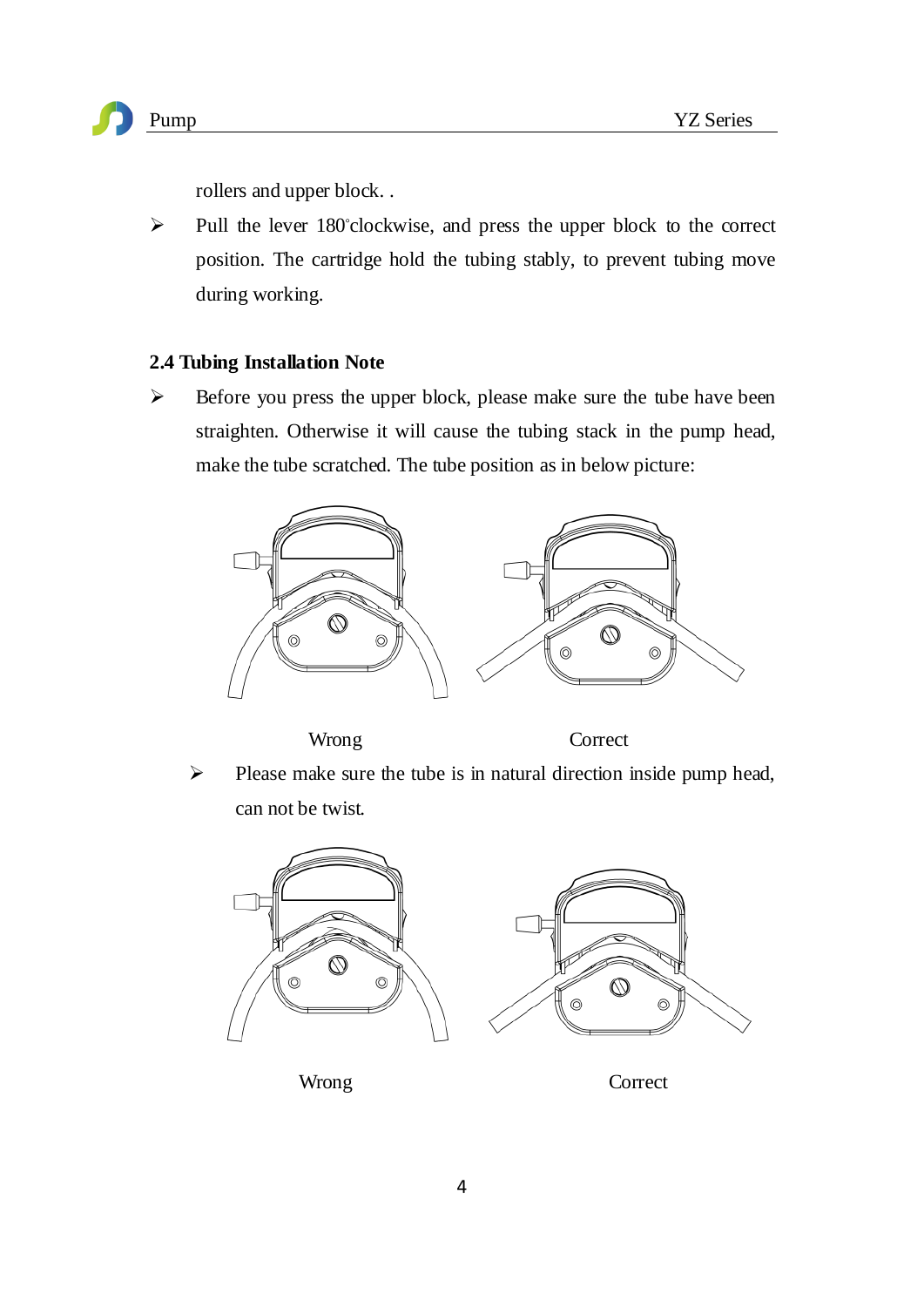

 $\triangleright$  The tube should be straight in the inlet and outlet area of the pump head, should not be forward or backward.



 $\triangleright$  When need to use the tube in bend state, haven't leave enough space, then it will make the tube working position deviation, and tube will be scratched during working.

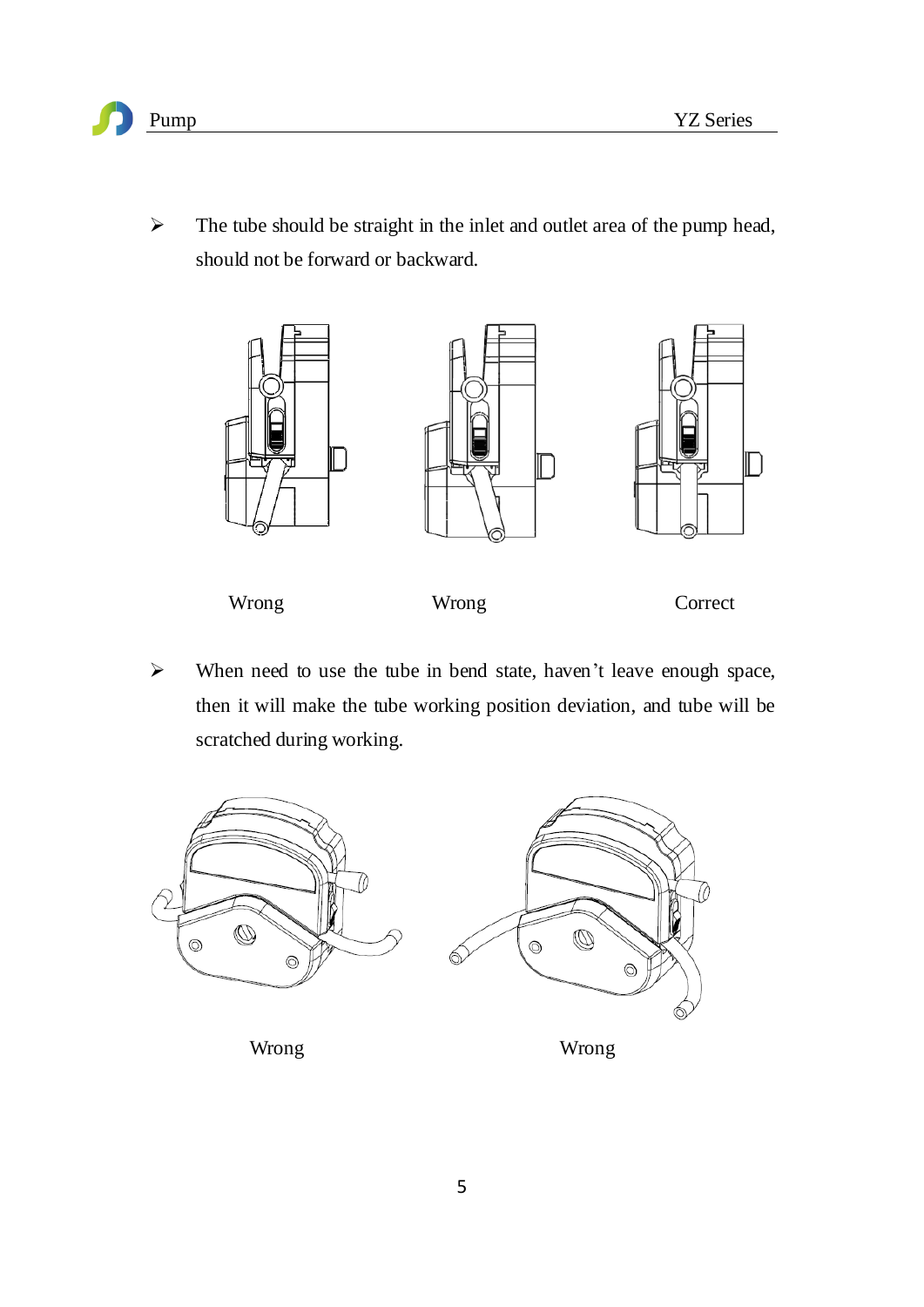Note : If must use the installation as in above wrong pictures, please contact with us to make a suitable solution.

#### **3. YZ Series Pump Head Dimension( Unit:mm)**



#### **4. YZ Series Pump Head Specification**

| Pump Head Tubing |     | $ID \times Wall$<br>thickness (mm) | mL/r | Flow Rate(mL/min)<br>$(0.1 - 600$ rpm $)$ | Tubing Max. Pressure Material/Weight<br>(Mpa) |                               | (kq)       |                               |
|------------------|-----|------------------------------------|------|-------------------------------------------|-----------------------------------------------|-------------------------------|------------|-------------------------------|
|                  |     |                                    |      |                                           | Intermittent                                  | Contin<br>uous                | <b>PSF</b> | PPS                           |
| YZ1515x          | 13# | $0.8 \times 1.6$                   | 0.07 | $0.007 - 42$                              | 0.17<br>0.27                                  |                               |            |                               |
|                  | 14# | $1.6 \times 1.6$                   | 0.27 | $0.027 - 162$                             |                                               | 0.40<br>(3 rollers 3 rollers) | 0.46       |                               |
|                  | 19# | $2.4 \times 1.6$                   | 0.55 | $0.055 - 330$                             |                                               |                               |            |                               |
|                  | 16# | $3.1 \times 1.6$                   | 0.82 | $0.082 - 492$                             |                                               |                               |            |                               |
|                  | 25# | $4.8 \times 1.6$                   | 1.7  | $0.17 - 1020$                             | 0.24                                          | 0.14                          | 0.44       | 0.50<br>(6 rollers 6 rollers) |
|                  | 17# | $6.4 \times 1.6$                   | 2.9  | $0.29 - 1740$                             | 0.14                                          | 0.10                          |            |                               |
|                  | 18# | $7.9 \times 1.6$                   | 3.8  | $0.38 - 2280$                             | 0.10                                          | 0.07                          |            |                               |
| YZ2515x          | 15# | $4.8 \times 2.4$                   | 1.7  | $0.17 - 1020$                             | 0.27                                          | 0.17                          |            |                               |
|                  | 24# | $6.4 \times 2.4$                   | 2.9  | $0.29 - 1740$                             |                                               |                               |            |                               |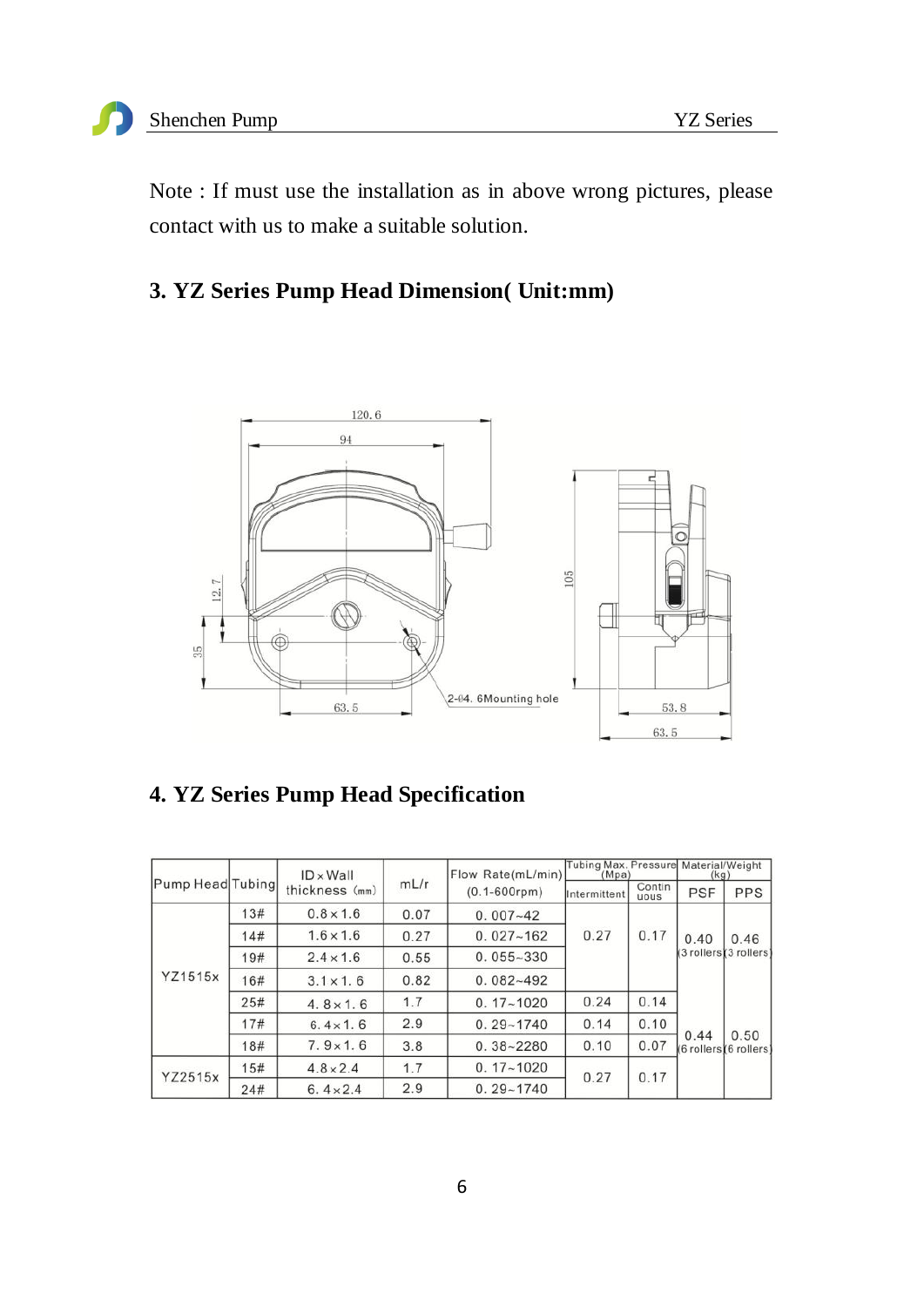$13#$ 

800

rpm

600



#### **Flow Rate Chart**

 $\mathbf{o}$ 

 $\alpha$ 



200

400